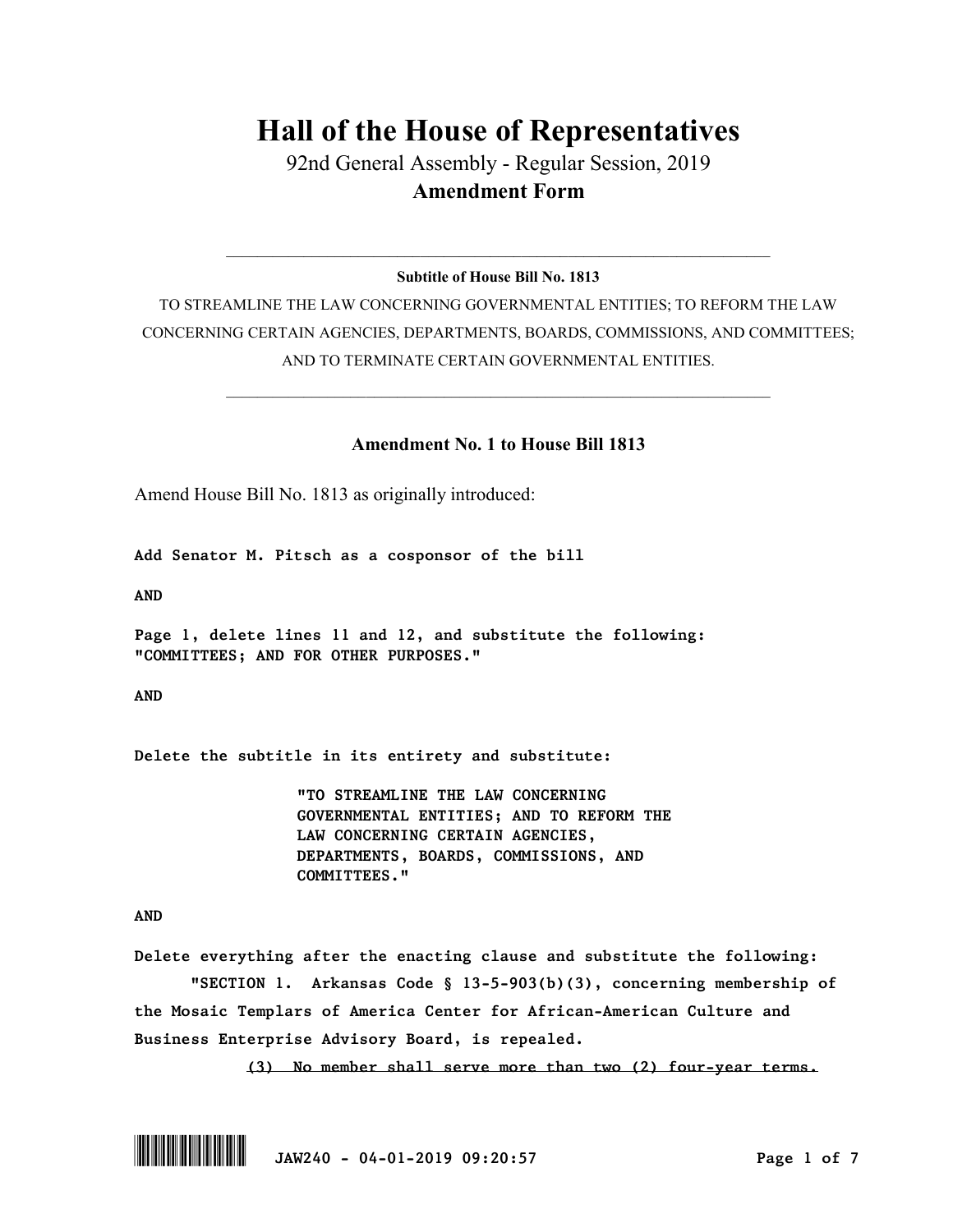*SECTION 2. Arkansas Code § 13-7-202(c)-(g), concerning the membership of the Old State House Commission, are amended to read as follows:*

*(c) Upon his or her appointment, each member shall notify the Governor in writing of his or her acceptance thereof or the appointment shall be void, and the Governor shall again appoint, unless the appointee shall thus indicate acceptance within fifteen (15) days.*

*(d) The term of office of each member appointed shall begin with the expiration of the term of his or her predecessor in office and shall each expire nine (9) four (4) years thereafter. Each member appointed shall continue to hold his or her office after the expiration of the term thereof of office until his or her successor shall have qualified.*

*(e)(d) Any vacancy arising in the membership otherwise than by the expiration of the term of office shall be filled by appointment by the Governor for the balance of the term of the membership which became vacant and until the qualification of a successor in regular course.*

*(f)(e) The Governor may, upon notice and hearing, remove any member for misconduct, neglect of duty, or other sufficient cause.*

*(g)(f) The members shall receive no compensation for their services, but they may receive expense reimbursement in accordance with § 25-16-901 et seq.*

*SECTION 3. Arkansas Code § 15-20-305 is amended to read as follows: 15-20-305. Commission — Members.*

*(a)(1) The Arkansas Natural Heritage Commission shall consist of fifteen (15) members.*

*(2)(A)(i) Nine (9) of the members shall be appointed by the Governor from persons with an interest in the preservation of natural areas, with two (2) members to be appointed from each congressional district and one (1) member to be appointed from the state at large.*

*(ii) One (1) member of the commission shall be a member of the board of directors of a levee or drainage district.*

*(iii) One (1) member shall be chosen from a list of five (5) persons jointly nominated by the Arkansas Farm Bureau Federation and the Agricultural Council of Arkansas.*

*(iv) One (1) member shall be appointed by the Governor from the state at large subject to confirmation by the Senate.*

**JAW240 - 04-01-2019 09:20:57 Amendment No. 1 to House Bill 1813 Page 2 of 7**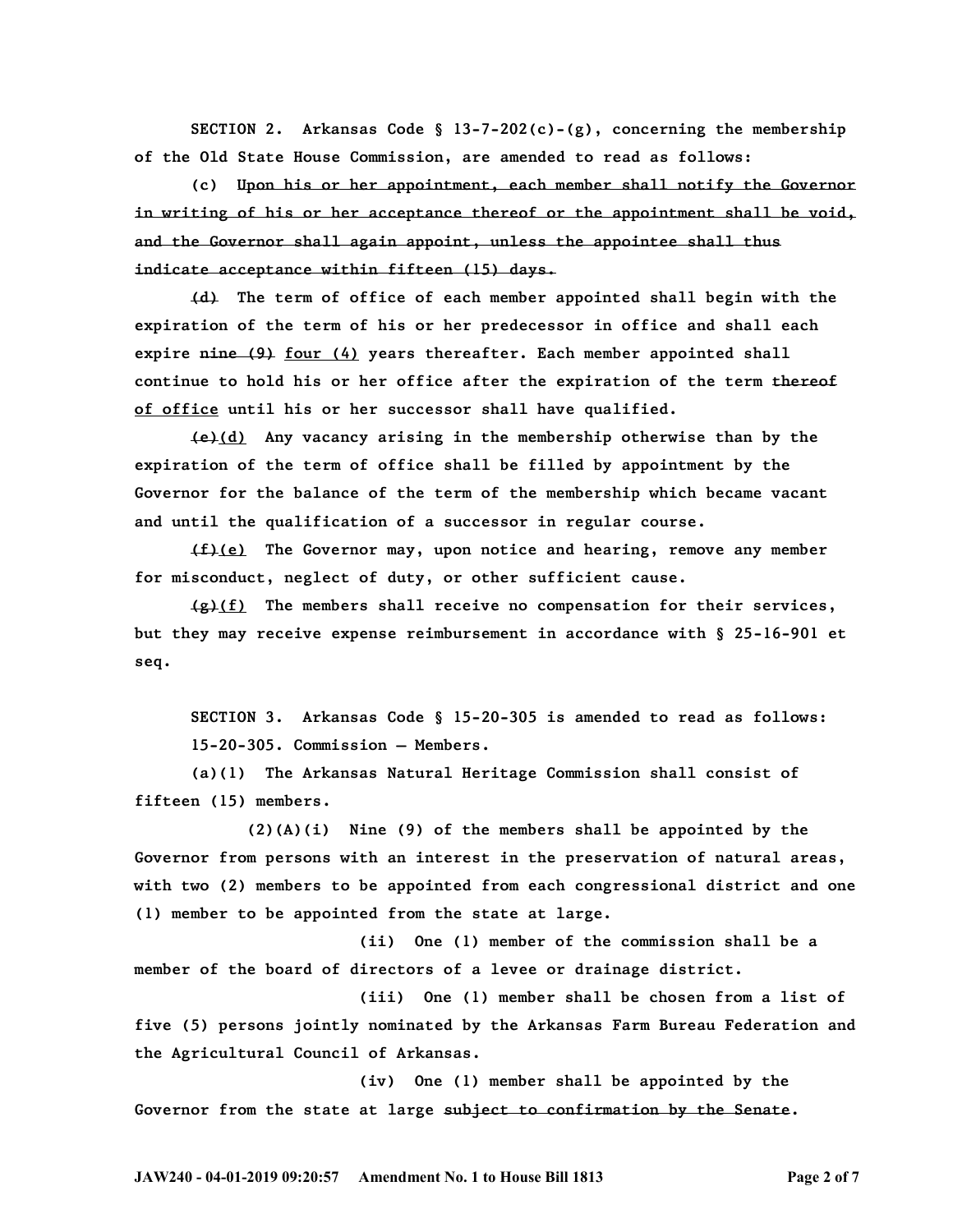*(v) One (1) member shall be appointed by the Governor after consulting the Arkansas Wildlife Federation and subject to confirmation by the Senate.*

*(B) Three (3) members shall be appointed by the Speaker of the House of Representatives to serve at the pleasure of the Speaker of the House of Representatives.*

*(C) Three (3) members shall be appointed by the President Pro Tempore of the Senate to serve at the pleasure of the President Pro Tempore of the Senate.*

*(b) Any successor appointments and appointments to vacancies on the commission shall be appointed in the same manner.*

*(c) Members appointed by the Governor All members shall serve terms of nine (9) four (4) years, and all members shall serve until their successors have been appointed and qualified.*

*(d) When an appointment is made to fill a vacancy, the appointment shall be for the remaining term of the position vacated.*

*(e) A member of the commission appointed by the Governor who has served two (2) consecutive full terms shall not be eligible for reappointment for a period of one (1) year following the expiration of the second full term.*

*(f) Members of the commission appointed by the Governor shall be subject to confirmation by the Senate.*

*(g) Members of the commission shall serve without compensation, except that they may receive expense reimbursement and stipends in accordance with § 25-16-901 et seq.*

*(h)(g) In addition to the per diem, members shall be paid a mileage allowance equal to the rate designated for state employees for each mile in traveling from their homes and returning.*

*SECTION 4. Arkansas Code § 17-27-404(f), concerning a quorum of the State Board of Examiners of Alcoholism and Drug Abuse Counselors, is amended to read as follows:*

*(f) Seven (7) A majority of the members of the State Board of Examiners of Alcoholism and Drug Abuse Counselors shall constitute a quorum.*

*SECTION 5. Arkansas Code § 17-84-202(b), concerning the membership of* 

**JAW240 - 04-01-2019 09:20:57 Amendment No. 1 to House Bill 1813 Page 3 of 7**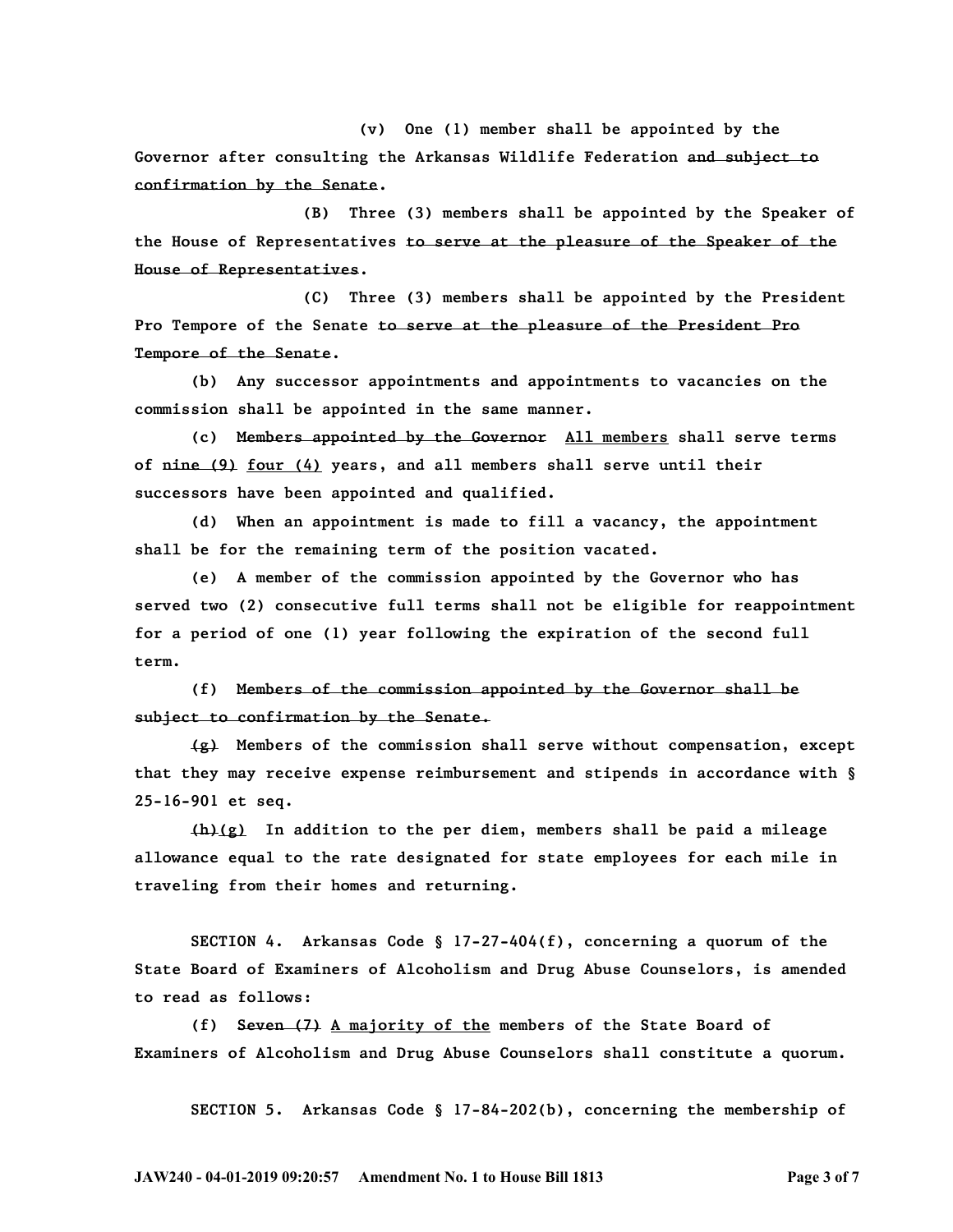*the Arkansas Board of Hearing Instrument Dispensers, is amended to read as follows:*

*(b)(1) Any five (5) of the eight (8) members of the board A majority of the board, when properly convened, may conduct business of the board.* 

*(2) The board may appoint one (1) or more of its members or any other person it deems appropriate as examiners for the purpose of hearing evidence, reporting findings thereon, and making recommendations to the entire board for a decision on any matter over which the board has authority.*

*SECTION 6. Arkansas Code § 17-89-201(b), concerning the membership of the Arkansas Board of Dispensing Opticians, is amended to read as follows:*

*(b)(1) The Arkansas Board of Dispensing Opticians board shall be composed of nine (9) seven (7) members appointed by the Governor to threeyear terms, subject to confirmation by the Senate.*

*(2)(A) Three (3) members of the Arkansas Board of Dispensing Opticians board shall be practicing licensed or registered dispensing opticians appointed by the Governor after consultation with the Arkansas Association of Dispensing Opticians.*

*(B) One (1) of the three (3) members shall be an employee of either an Arkansas-licensed ophthalmologist or optometrist.*

*(3) One (1) member of the Arkansas Board of Dispensing Opticians shall be a member of the State Board of Optometry.*

*(4)(3) One (1) member of the Arkansas Board of Dispensing Opticians board shall be a licensed optometrist appointed by the Governor after consulting the Arkansas Optometric Association, Inc. and subject to confirmation by the Senate.*

*(5) Two (2) members*

*(4) One (1) member of the Arkansas Board of Dispensing Opticians board shall be a licensed ophthalmologists opthalmologist appointed by the Governor after consulting the The Arkansas Medical Society, Inc. and subject to confirmation by the Senate.*

*(6)(5) One (1) member of the AArkansas Board of Dispensing Opticians board shall be a consumer.*

*(7)(A)(6)(A) One (1) member of the Arkansas Board of Dispensing Opticians board shall represent the elderly.*

*(B) The representative of the elderly shall:*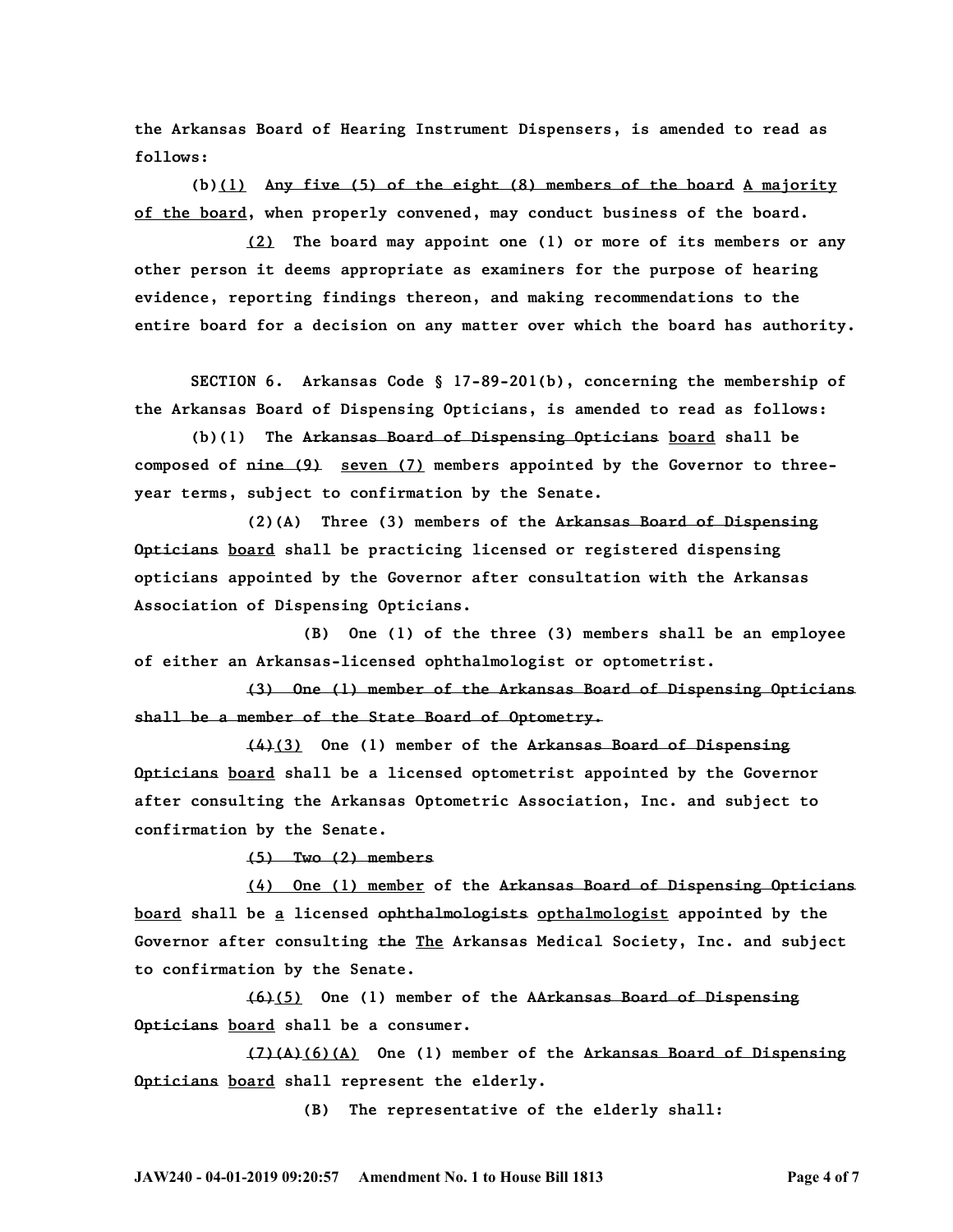*(i) Be sixty (60) years of age or older;*

*(ii) Not be actively engaged in or retired from the profession of ophthalmic dispensing;*

*(iii) Be appointed from the state at large, subject to confirmation by the Senate; and*

*(iv) Be a full voting member but shall not participate in grading examinations.*

*SECTION 7. Arkansas Code § 19-10-206 is amended to read as follows: 19-10-206. Meetings.*

*(a)(1) The Arkansas State Claims Commission shall meet at such time and place as may be designated by the Chair Clerk of the Arkansas State Claims Commission or the Director of the Arkansas State Claims Commission.*

*(2) General meetings of the commission for the purpose of hearing testimony and taking evidence will be held each month unless scheduled differently by the chair Clerk or director.*

*(b) The commission may, at its discretion, hold special meetings of the commission upon request by the interested parties.*

*(c) The commission shall traditionally meet in Little Rock at the State Capitol Building, but may conduct hearings elsewhere in the state if the commission deems a hearing is relative to business before the commission.*

*(d)(1)(A) A majority of the Unless otherwise provided for under this subchapter, the presence of three (3) commissioners shall constitute constitutes a quorum, and the concurrence of two (2) members of the commission shall be a majority of commissioners present is necessary for the allowance or disallowance of any claims a claim or action.*

*(B) Unless a claimant has requested in writing that the claim be heard by all five (5) commissioners within ten (10) days of the setting of the initial hearing date:*

*(i) Three (3) commissioners shall be empaneled to hear a claim; and*

*(ii) Two (2) commissioners shall be excused from attendance.*

*(2) A vacancy shall not impair the right of the remaining two (2) members to exercise all powers of the full commission.*

*(e) The provisions of §§ 25-16-804 and 25-17-211 do not apply to the*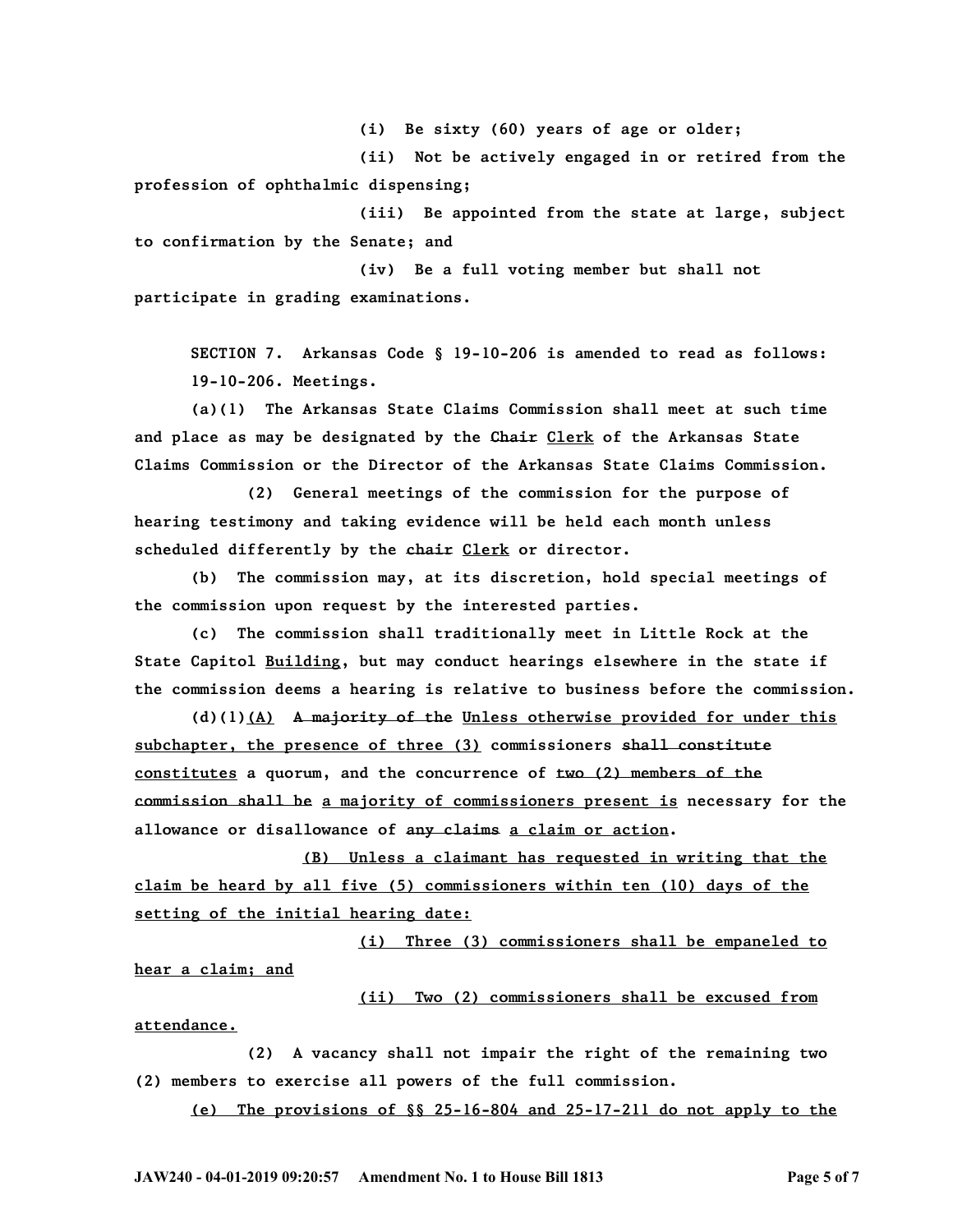*commission.*

*SECTION 8. Arkansas Code § 20-2-102(c), concerning the terms of offices for members of the Arkansas Minority Health Commission, is amended to read as follows:*

*(c) The members shall serve staggered two-year three-year terms.*

*SECTION 9. Arkansas Code § 20-48-203(a)(2), concerning membership of the Board of Developmental Disabilities Services, is amended to read as follows:*

*(2) One (1) Four (4) of the members shall each be a resident of each of the six (6) former congressional districts established by Acts 1951, No. 297 [repealed].*

*SECTION 10. Arkansas Code § 20-64-1002(b)(2), concerning the terms of members of the Arkansas Alcohol and Drug Abuse Coordinating Council, is amended to read as follows:*

*(2) The following persons shall be appointed by the Governor for three-year terms and will not serve more than two (2) consecutive terms:*

*(A) One (1) police chief, one (1) county sheriff, and one (1) drug court judge;*

*(B) A prosecuting attorney;*

*(C) A private citizen not employed by the state or the United States Government;*

*(D) A director of a publicly funded alcohol and drug abuse treatment program;*

*(E) A school drug counselor;*

- *(F) A director of a drug abuse prevention program;*
- *(G) A director of a driving while intoxicated program;*
- *(H) A health professional; and*

*(I) Four (4) members from the state at large who have demonstrated knowledge of or interest in alcohol and drug abuse prevention, at least two (2) of whom shall be recovering persons.*

*SECTION 11. Arkansas Code § 23-89-518(a)(3), concerning the terms of members of Amusement Ride Safety Board, is amended to read as follows:*